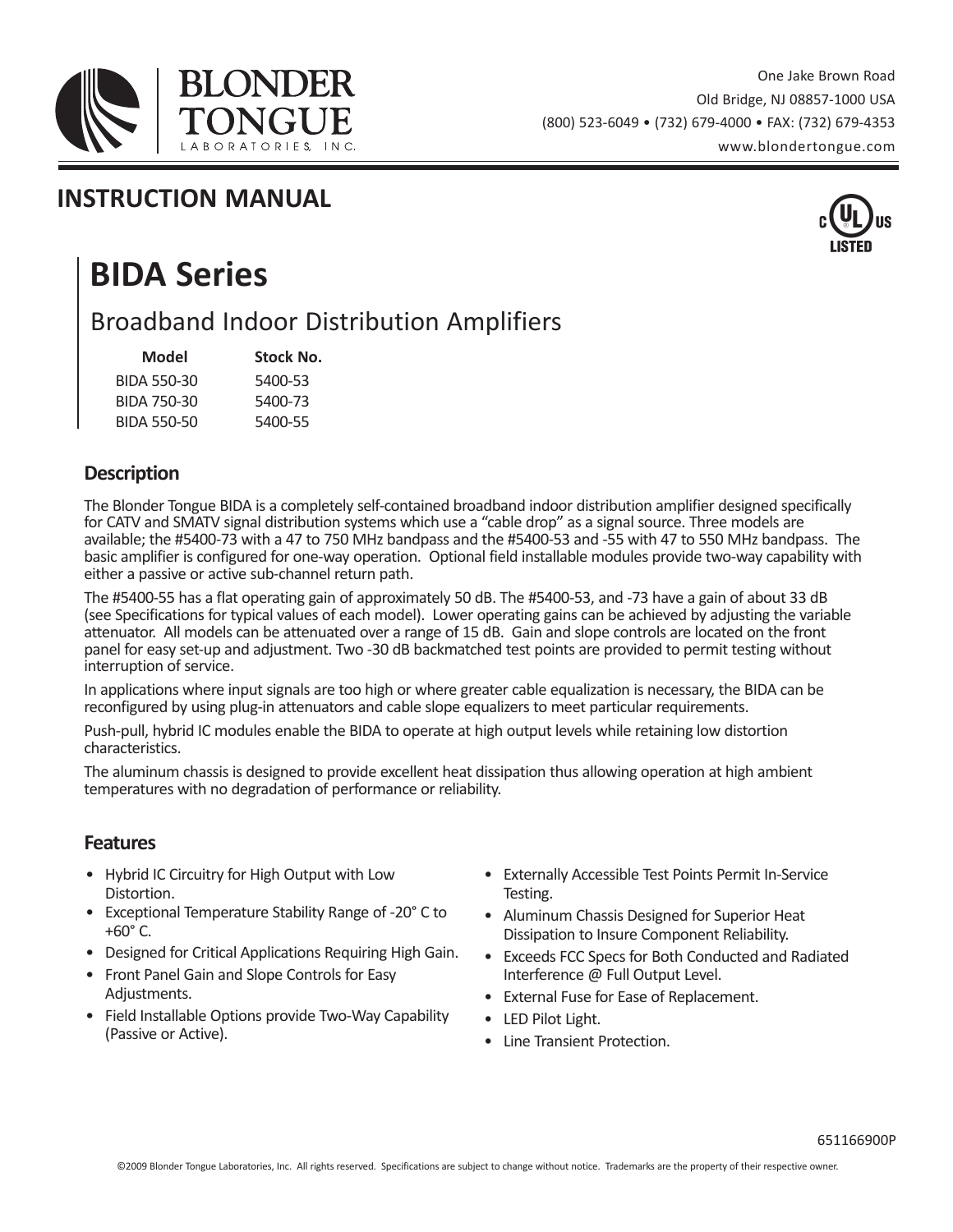The lightning flash with arrowhead symbol within an equilateral triangle is intended to alert you to the presence of uninsulated "dangerous voltage" within the product's enclosure that may be of sufficient magnitude to constitute a risk of electrical shock to persons.



The exclamation point within an equilateral triangle is intended to alert you to the presence of important operating and maintenance (servicing) instructions in the literature accompanying the product.

#### **TO REDUCE THE RISK OF ELECTRICAL SHOCK, DO NOT REMOVE COVER FROM THIS UNIT. NO USER-SERVICEABLE PARTS INSIDE. REFER SERVICING TO QUALIFIED SERVICE PERSONNEL.**

#### **WARNING: TO PREVENT FIRE OR SHOCK HAZARD, DO NOT EXPOSE THIS UNIT TO RAIN OR MOISTURE**

#### **NOTE TO CATV SYSTEM INSTALLER**

This reminder is provided to call the CATV System Installer's attention to Article 820-40 of the NEC that provides guidelines for proper grounding and, in particular, specifies that the cable ground shall be connected to the grounding system of the building, as close to the point of cable entry as practical.

> **For all pluggable equipment the socket-outlet shall be installed near the equipment and shall be easily accessible.**

#### **Returning Product for Repair or Credit**

**A Return Material Authorization (RMA) Number is required on all products returned to Blonder Tongue, regardless if the product is being returned for repair or credit.** Before returning product, please contact the Blonder Tongue Service Department at 1-800-523-6049, Ext. 4256 or visit our website: www.blondertongue.com for further information.



#### **Block Diagram**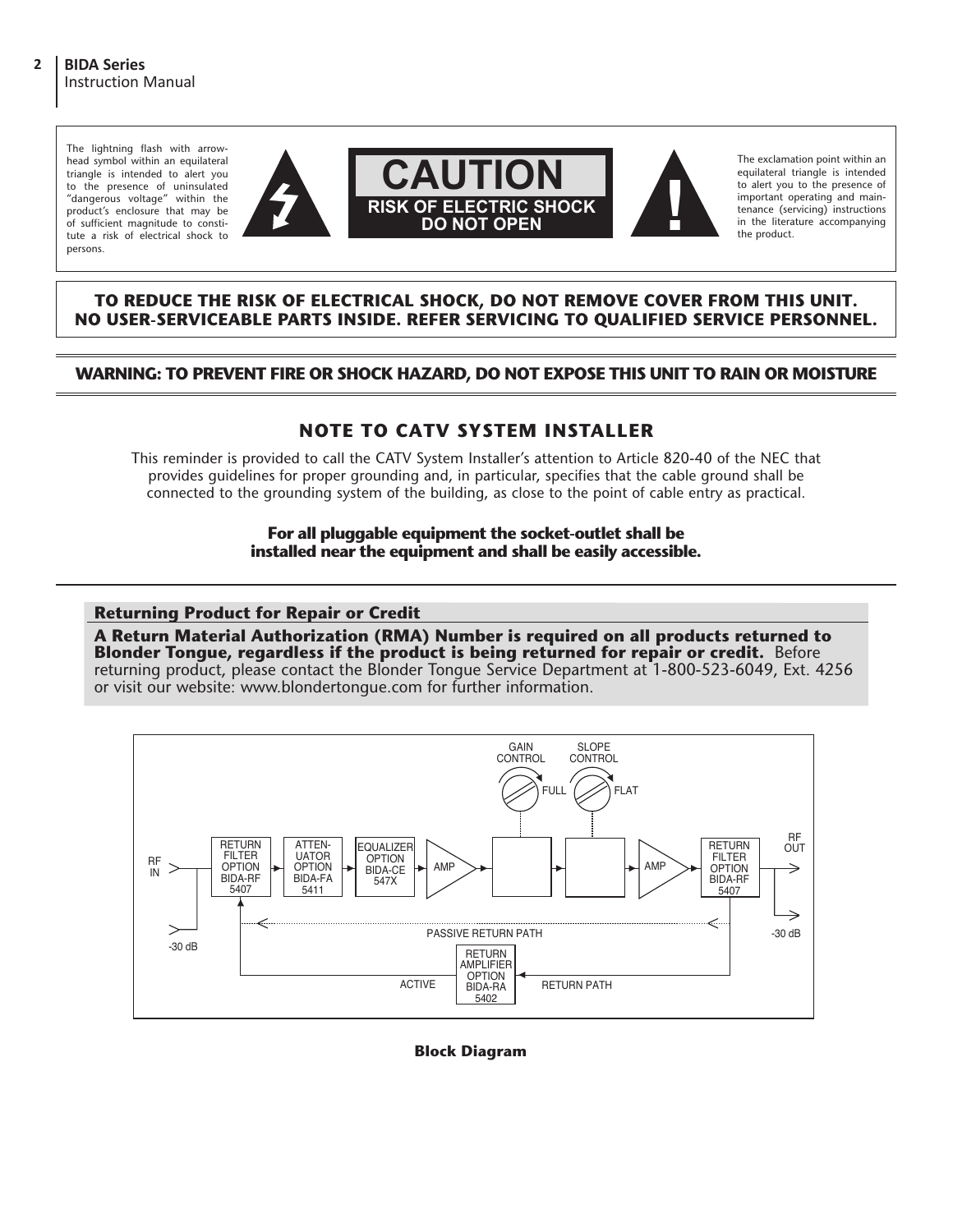#### **Safety Instructions**



**You should always follow these instructions to help ensure against injury to yourself and damage to your equipment.**

- Read all safety and operating instructions before you operate the unit.
- Retain all safety and operating instructions for future reference.
- Heed all warnings on the unit and in the safety and operating instructions.
- Follow all installation, operating, and use instructions.
- Unplug the unit from the AC power outlet before cleaning. Use only a damp cloth for cleaning the exterior of the unit.
- ➧ Do not use accessories or attachments not recommended by Blonder Tongue, as they may cause hazards, and will void the warranty.
- Do not operate the unit in high-humidity areas, or expose it to water or moisture.
- Do not block or cover slots and openings in the unit. These are provided for ventilation and protection from overheating. Never place the unit near or over a radiator or heat register. Do not place the unit in an enclosure such as a cabinet without proper ventilation. Do not mount equipment in the rack space directly above or below the unit.
- ➧ Operate the unit using only the type of power source indicated on the marking label. Unplug the unit power cord by gripping the plug, not the cord.
- ➧ The unit is equipped with a three-wire ground-type plug. This plug will fit only into a ground-type power outlet. If you are unable to insert the plug into the outlet, contact an electrician to replace the outlet. Do not defeat the safety purpose of the ground-type plug.
- ➧ Route power supply cords so that they are not likely to be walked on or pinched by items placed upon or against them. Pay particular attention to cords at plugs, convenience receptacles, and the point where they exit from the unit.
- ➧ Be sure that the outdoor components of the antenna system are grounded in accordance with local, federal, and National Electrical Code (NEC) requirements. Pay special attention to NEC Sections 810 and 820. See the example shown in the following diagram:

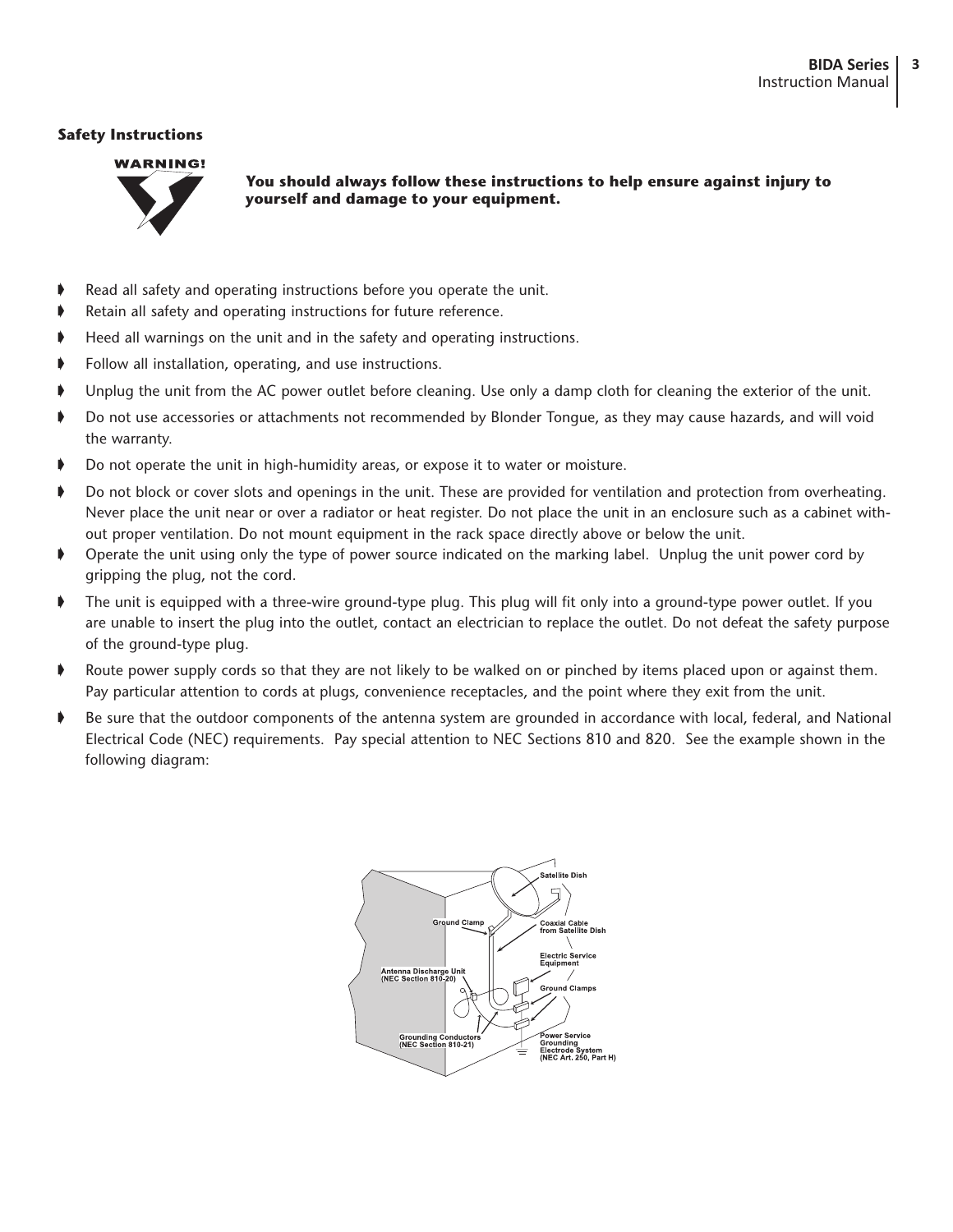- ➧ We strongly recommend using an outlet that contains surge suppression or ground fault protection. For added protection during a lightning storm, or when the unit is left unattended and unused for long periods of time, unplug it from the wall outlet and disconnect the lines between the unit and other equipment. This will prevent damage caused by lightning or power line surges.
- ➧ Do not locate the antenna near overhead power lines or other electric light or power circuits, or where it can fall into such power lines or circuits. When installing an antenna, take extreme care to avoid touching such power lines or circuits, as contact with them can be fatal.
- ➧ Do not overload wall outlets or extension cords, as this can result in a risk of fire or electrical shock.
- ➧ Never insert objects of any kind into the unit through openings, as the objects may touch dangerous voltage points or short out parts. This could cause fire or electrical shock.
- ➧ Do not attempt to service the unit yourself, as opening or removing covers may expose you to dangerous voltage and will void the warranty. Refer all servicing to authorized service personnel.
- ➧ Unplug the unit from the wall outlet and refer servicing to authorized service personnel whenever the following occurs:

□ The power supply cord or plug is damaged;

 $\square$  Liquid has been spilled, or objects have fallen into the unit;

 $\square$  The unit has been exposed to rain or water;

 $\square$  The unit has been dropped or the chassis has been damaged;

❐ The unit exhibits a distinct change in performance.

- ➧ When replacement parts are required, ensure that the service technician uses replacement parts specified by Blonder Tongue. Unauthorized substitutions may damage the unit or cause electrical shock or fire, and will void the warranty.
- ➧ Upon completion of any service or repair to the unit, ask the service technician to perform safety checks to ensure that the unit is in proper operating condition.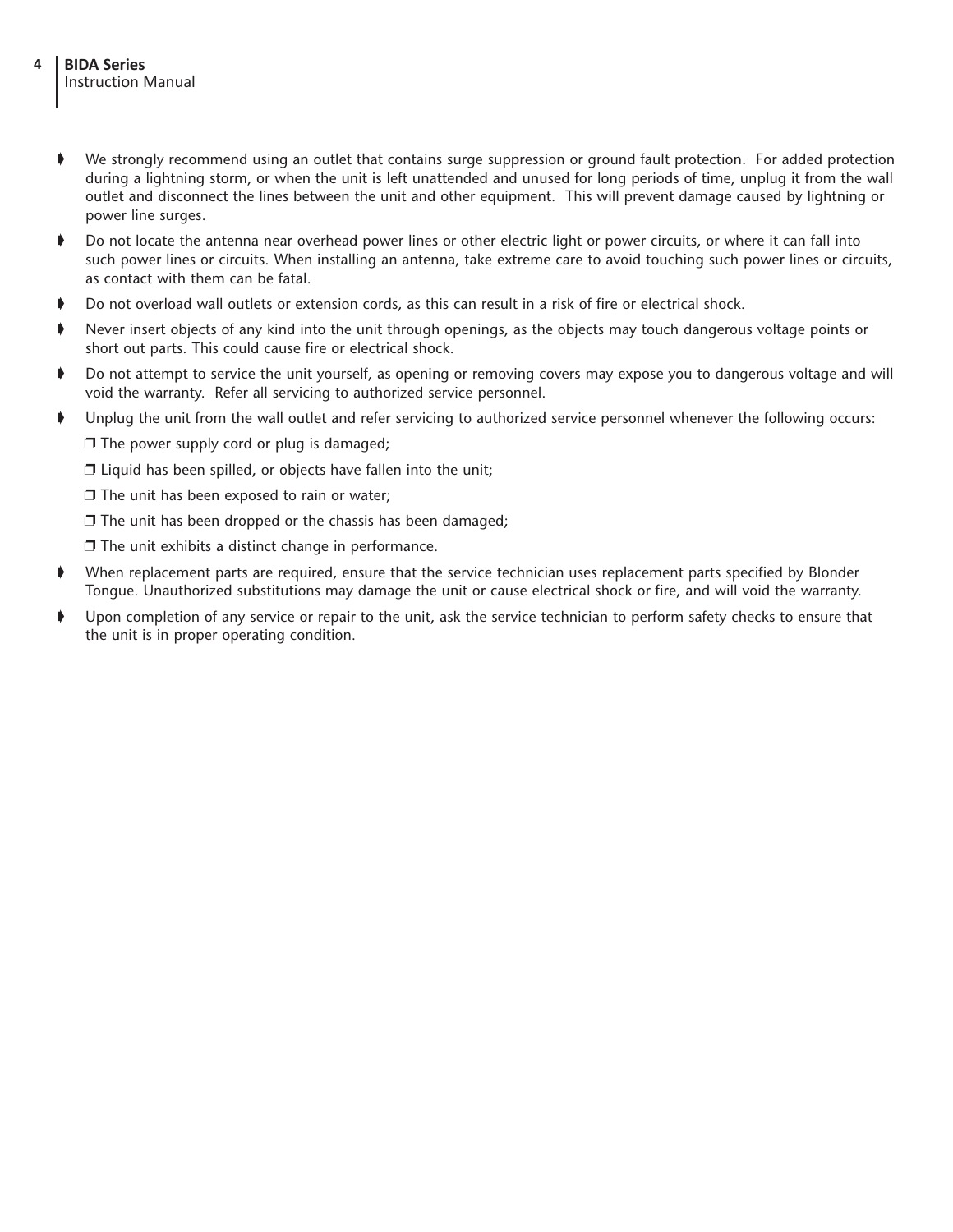| <b>BIDA</b><br>Model:                     | 550-302        | 550-502        | 750-30 <sup>2</sup>                | Return Path <sup>3</sup>                     |                     |
|-------------------------------------------|----------------|----------------|------------------------------------|----------------------------------------------|---------------------|
| Stock No.                                 | 5400-53        | 5400-55        | 5400-73                            | Passive                                      | Active <sup>5</sup> |
| Frequency Range (MHz)                     | 47-550         |                | 47-750                             | $5 - 30$                                     | $5 - 30$            |
| Gain (dB)                                 | 33             | $\overline{6}$ | 32                                 | $-1.0$                                       | 24                  |
| Flatness (dB) <sup>4</sup>                | ±0.75          |                | ±1.0                               | $\pm 0.5$                                    | ±.0.5               |
| Gain Control Range (dB)                   | $\overline{1}$ |                | 15                                 |                                              |                     |
| Slope Control Range (dB)                  | $\Omega$       |                | $\Box$                             |                                              | 33.96               |
| Input Return Loss (dB)                    | $\overline{4}$ |                | $23$                               | $\frac{6}{1}$                                |                     |
| Output Return Loss (dB)                   | $7.0$          |                | 13                                 | $\frac{6}{1}$                                | $\frac{16}{2}$      |
| Noise Figure (dB)                         |                |                | 0.6                                |                                              | G.O                 |
| No. of Channels (for CTB & XMD)           |                |                | 110                                |                                              | $\overline{1}$      |
| Output Level (dBmV)                       | $+44$          |                | $+44$                              |                                              | $+42$               |
| Composite Triple Beat (dB) [CTB]          | $-58$          |                | ĘЯ                                 |                                              | -606                |
| Crossmodulation (dB) [XMOD]               | $-61$          |                | -58                                |                                              | $-60$               |
| 2nd Order Intermodulation (dB)            | -70            |                | -68                                |                                              | $-728$              |
| Hum Modulation (dB)                       |                | 59-            |                                    |                                              | 65                  |
| Input/Output Test Point Level (dB)        |                | $-30$          |                                    |                                              |                     |
| Input/Output Test Point Return Level (dB) |                | $-20$          |                                    |                                              |                     |
| Fuse                                      |                |                | 0.375A                             |                                              | $\frac{4}{2}$       |
| Operating Temperature Range               |                |                | $-20^{\circ}$ to $+60^{\circ}$ C   |                                              |                     |
| Power Requirements                        |                |                | 105 - 130 VAC, 60 Hz               | +24 VDC @ 60 mA                              |                     |
| $Size (L \times W \times H)$              |                |                | $11-1/2''$ x $7-1/8''$ x 3 $1/4''$ | $4 - 34'' \times 1 - 3/8'' \times 2 - 1/4''$ |                     |
| Shipping Weight                           |                |                | $5-3/4$ lbs                        |                                              | 30 <sub>2</sub>     |
| Plug-In Accessories                       |                |                |                                    |                                              |                     |
| 1) Flat Attenuator (1 thru 20 dB)         |                |                | #5411 - (*)                        |                                              |                     |
| 2) Cable Equalizer (3,6,9,12,15 or 18 dB) |                |                | #5477 - (*)<br>#5475 - $(*)$       |                                              |                     |
| 3) Return Filters (5-30 MHz)              |                | #54071         |                                    |                                              |                     |
| 4) Return Amplifier (5-30 MHz)            |                | #5402          |                                    |                                              |                     |
|                                           |                |                |                                    |                                              |                     |

# **Notes:**

1. Specification chart represents overall performance between the BIDA<br>amplifier's input and output connectors with various optional field 1. Specification chart represents overall performance between the BIDA amplifier's input and output connectors with various optional field installed modules. installed modules.

6. Single-Triple Beat.

6. Single-Triple Beat.

7. Vo = +48 dBmV: Ch. 2 + Ch. 13 8. Vo = +48 dBmV: Ch. T-7 + T-8

7. Vo = +48 dBmV: Ch. 2 + Ch. 13<br>8. Vo = +48 dBmV: Ch. T-7 + T-8

- 2. One-way configuration represents basic amplifier as sold with factory 0<br>dB Flat Attenuator and 0 dB Cable Equalizer. 2. One-way configuration represents basic amplifier as sold with factory 0 dB Flat Attenuator and 0 dB Cable Equalizer.
	- 3. Two-way configuration represents basic amplifier with field installed<br>sub-channel passive or active (BIDA-RA, Stock No. 5402) return modsub-channel passive or active (BIDA-RA, Stock No. 5402) return mod-3. Two-way configuration represents basic amplifier with field installed ules.
- 4. Measured at full gain with 0 dB slope. 4. Measured at full gain with 0 dB slope.
- dBmV flat with three channel loading.  $(*)$  Specify dB 5. Return amplifier distortion specifications are measured with  $\sqrt{0} = 42$  dBmV flat with three channel loading. 5. Return amplifier distortion specifications are measured with Vo = 42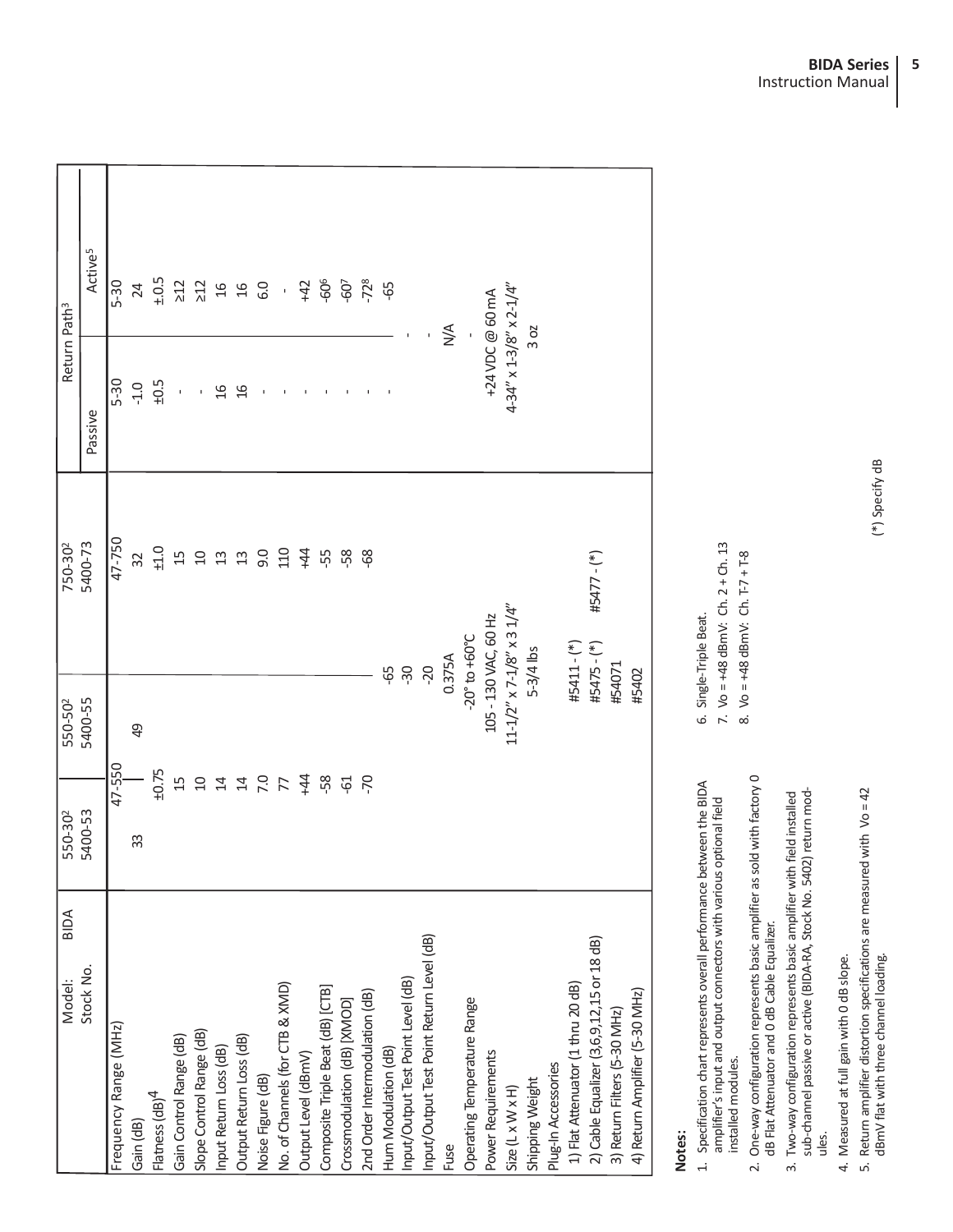Note: Field service information is provided only for qualified commercial equipment installation personnel. There are no user serviceable parts in the BIDA.

#### **INFORMATION BELOW IS FOR QUALIFIED INSTALLATION PERSONNEL ONLY**

**THE BIDA AMPLIFIER CAN EASILY BE MOUNTED TO ANY FLAT SURFACE. FOUR PRE-DRILLED MOUNTING HOLES ARE PROVIDED. USE #10 SCREWS (NOT SUPPLIED).**

#### **Field Installable Optional Modules**.

 (Take care not to bend jack pins when plugging in modules - view orientation of pins through holes provided - pins are polarized to prevent wrong installation - see Location Diagram). Leakage-current and/or resistance measurements should be made by service technician after repairs are completed to determine that exposed parts are acceptably insulated from the supply circuit.

#### **BIDA-RF Return Filter Set**

Stock No. 54071

Plug-in return filter adds passive reverse path to BIDA series amplifiers. Each BIDA-RF Plug-in contains a high pass (47-750 MHz) and a low pass (5-30 MHz) filter element with a common (5-750 MHz) connecting point. A sheet metal cover is mounted over the circuitry to improve stability and prevent accidental detuning during shipping, handling, and installation. The filters separate sub-band (return) signals from VHF (forward) signals for processing within the amplifier. Two identical BIDA-RF units in the set make an amplifier bi-directional. A passive-return jumper wire is supplied to complete the sub-band path. The jumper wire is to be inserted between J 12 and J 16. (See location diagram). Before inserting filters, remove the two factory installed VHF (forward) bypass jumpers, W2 (between J1 & J2) and W5 (between J9 & J10) and remove any residual RTV sealant, used to hold jumpers in place, which remains on the board surface.

#### **BIDA-RA Return Amplifier**

Stock No. 5402

Plug-in return amplifier adds reverse path gain to BIDA series amplifiers. The BIDA-RA is a sub-band (5-30 MHz) amplifier with 24 dB gain. It contains a 12 dB variable slope control and a 12 dB variable gain control. A BIDA-RF return filter set (54071) is required to complete the system. The passive return jumper is discarded.

#### **BIDA-FA-(\*) Flat Attenuator**

Stock No. 5411

Plug-in flat attenuator pad for reducing forward gain in BIDA series amplifiers. The BIDA-FA is available in fixed values of 1 thru 20 dB in increments of 1 dB. Before inserting, remove the factory installed "0 dB" jumper wire W3 (between J3 & J5) and remove any residual RTV sealant, used to hold jumpers in place, which remains on the board surface.

\* Specify dB value. **BIDA-CE Cable Equalizer** Stock No. 5475 (for BIDA 550 MHz) = BIDA CE-5-(\*) Stock No. 5477 (for BIDA 750 MHz) = BIDA CE-7-(\*)

Plug-in cable equalizer for increasing forward slope in BIDA series amplifiers. The BIDA-CE provides attenuation that varies inversely with frequency to correct inherent tilt of coaxial cable used in distribution systems. A sheet metal cover is mounted over the circuitry to improve stability while preventing accidental detuning during shipping, handling, and installation. The BIDA-CE is available in fixed values of 3, 6, 9, 12, 15 or 18 dB. Before inserting, remove the factory installed "0dB" jumper wire W4 (between J6

& J8) and remove any residual RTV sealant, used to hold jumpers in place, which remains on the board surface.

\* Specify dB value.

Note: The unit is shipped with 18 gauge jumpers which are not re-installable. Do not remove jumpers except when installing optional equipment modules.

For future reference, it is recommended that the type and value of the accessories installed in the BIDA be marked in the space provided on the front panel. The full sized reproduction below may also be copied and used for that purpose.

#### **Accessory Identification**





**Figure 2. Module and Control Location Diagram (Top View)**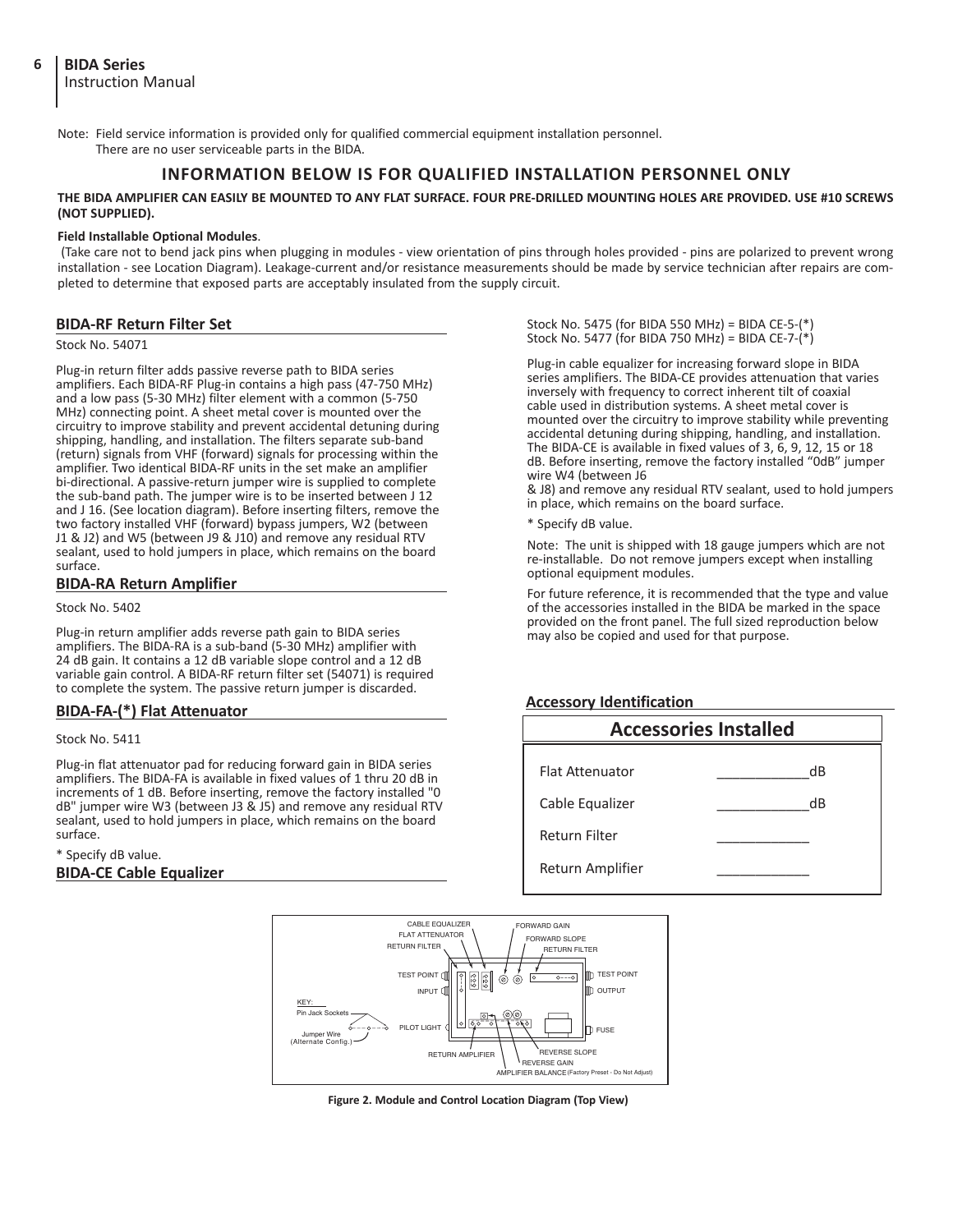## **Limited Warranty**

Blonder Tongue Laboratories, Inc. (BT) will at its sole option, either repair or replace (with a new or factory reconditioned product, as BT may determine) any product manufactured by BT which proves to be defective in materials or workmanship or fails to meet the specifications which are in effect on the date of shipment or such other specifications as may have been expressly agreed upon in writing (i) for a period of one (1) year from the date of original purchase (or such shorter period of time as may be set forth in the license agreement specific to the particular software being licensed), with respect to iCentral<sup>TM</sup> (hardware and software) and all other software products (including embedded software) licensed from BT, (ii)) for a period of one (1) year from the date of original purchase, with respect to all MegaPort<sup>TM</sup>, IPTV products, and fiber optics receivers, transmitters, couplers and integrated receiver/distribution amplifiers (including TRAILBLAZERTM, RETRO-LINXTM and TWIN STARTM products) as well as for DigiCipher ® satellite receivers, and (iii) for a period of three (3) years from the date of original purchase, with respect to all other BT products. Notwithstanding the foregoing, in some cases, the warranty on certain proprietary sub-assembly modules manufactured by third-party vendors and contained in BT products and on certain private–label products manufactured by third-parties for resale by BT are of shorter duration or otherwise more limited than the standard BT limited warranty. In such cases, BT's warranty with respect to such third-party proprietary sub-assembly modules and private-label products will be limited to the duration and other terms of such third-party vendor's warranty. In addition, certain products, that are not manufactured but are resold by BT, carry the original OEM warranty for such undeparty vendor's warranty. In addition, certain products, that are<br>not manufactured but are resold by BT, carry the original OEM warranty fo but manufactured but are resolution by BT, carry the original OEM warranty of such products. The minited warranty set forth in this paragraph does not apply to any product sold by BT, which at the time of sale constituted a Refurbished/Closeout Product.

(b) BT will at its sole option, either repair or replace (with a new or factory-reconditioned product, as BT may determine) any product sold by BT which at the time of sale constituted a refurbished or closeout item ("Refurbished/Closeout Product"), which proves to be defective in materials or workmanship or fails to meet the specifications which are in effect on the date of shipment or such other specifications as may have been expressly agreed upon in writing, for a period of ninety (90) days from the date of original purchase. Notwithstanding the foregoing, in some cases the warranty on third party software and on certain proprietary sub-assembly modules manufactured by third-party vendors and contained in BT products and on certain private–label products manufactured by third-parties for resale by BT are of shorter duration or otherwise more limited than the BT limited warranty for Refurbished/Closeout Products. In such cases, BT's warranty for Refurbished/Closeout Products constituting such third party software, third-party proprietary sub-assembly modules and private-label products will be limited to the duration and other terms of such third-party vendor's warranty. In addition, notwithstanding the foregoing, (i) certain Refurbished/Closeout Products that are not manufactured (but are resold) by BT, carry the original OEM warranty for such products, which may be longer or shorter than the BT limited warranty for Refurbished/Closeout Products. All sales of Refurbished/Closeout Products are final.

brief description of the defect, must be shipped freight prepaid to: Blonder Tongue Laboratories, Inc., One Jake Brown Road, Old Bridge, New<br>Jersey 08857.  $\alpha$  brief description of the defective purchase and a brief description of the defective  $\alpha$ Brown Road, Old Bridge, New Jersey 08857. To obtain service under this warranty, the defective product, together with a copy of the sales receipt or other satisfactory proof of purchase and a

disassembly or repair by someone other than the manufacturer or a manufacturer-authorized repair center, (iii) misuse, misapplication or abuse, (iv) alteration, (v) lack of reasonable care or (vi) wind, ice, snow, rain, lightning, or any other weather conditions or acts of God. centers, (i) mis controlled on or (iv) alter, ice, snow, missionable care abuse, in the community or the color This warranty does not cover damage resulting from (i) use or installation other than in strict accordance with manufacturer's written instructions, (ii)

**OTHER THAN THE WARRANTIES SET FORTH ABOVE, BT MAKES NO OTHER WARRANTIES OR REPRESENTATIONS OF MERCHANTABILITY, OR AS TO ANY OTHER MATTER, AND SUCH WARRANTIES SUPERSEDE ANY ORAL OR WRITTEN** WARRANTIES OR REPRESENTATIONS MADE OR IMPLIED BY BT OR BY ANY OF BT'S EMPLOYEES OR WHITEN<br>PEPPESENTATIVES OR REPRESENTATIONS MADE OR IMPLIED BY BT OR BY ANY OF BT'S EMPLOYEES OR **ALL CASES, BUYER'S SOLE AND EXCLUSIVE REMEDY AND BT'S SOLE OBLIGATION FOR ANY BREACH OF THE EXECUTES, SUPER'S SOLE AND EXCLUSIVE REMEDIT AND BT'S SOLE OBLIGATION FOR ANT BREACH OF THE PHIE PROPERTY OF ANY BREACH OF THE PROPERTY OF ANY BREACH OF THE PROPERTY OF THE DEFECTIVE** WARRAINTES CONTAINED HEREIN SHALL BE LIMITED TO THE REFAIR OR REFLACEMENT OF THE DEFECTIVE<br>PRODUCT F.O.B. SHIPPING POINT, AS BT IN ITS SOLE DISCRETION SHALL DETERMINE. BT SHALL IN NO EVENT AND UNDER NO CIRCUMSTANCES BE LIABLE OR RESPONSIBLE FOR ANY CONSEQUENTIAL, INDIRECT, INCIDENTAL, <br>PUNITUE PIDECT OR SPECIAL PALLAES BASED UPON PREACH OF WARDANTY PREACH OF CONTRACT NEGLIGENCE. PUNITIVE, DIRECT OR SPECIAL DAMAGES BASED UPON BREACH OF WARRANTY, BREACH OF CONTRACT, NEGLIGENCE,<br>CIRCUI DORE LIABU UNI OR OTHERWISE OR ANI OTHER LEGAL THEORY ARITORY OR BELGIU OR PERFONI V. FROM .</u> STRICT TORT LIABILITY OR OTHERWISE OR ANY OTHER LEGAL THEORY, ARISING DIRECTLY OR INDIRECTLY FROM<br>The same interpretative at the same in the station of the second contract is contracted by put the those in the s THE SALE, USE, INSTALLATION OR FAILURE OF ANY PRODUCT ACQUIRED BY BUYER FROM BT. **ANY KIND, EXPRESS OR IMPLIED, AS TO THE CONDITION, DESCRIPTION, FITNESS FOR A PARTICULAR PURPOSE, REPRESENTATIVES, OR IN ANY OF BT'S BROCHURES MANUALS, CATALOGS, LITERATURE OR OTHER MATERIALS. IN** 

**ANY OTHER LEGAL THEORY ARISING DIRECTLY OR INDIRECTLY FROM THE SALE, USE, INSTALLATION OR**  All claims for shortages, defects, and non-conforming goods must be made by the customer in writing within five (5) days of receipt of merchandise, shall hold the goods complained of intact and duly protected, for a period of up to sixty (60) days. Upon the request of BT, the customer shall ship such allegedly non-conforming or defective goods, freight prepaid to BT for examination by BT's inspection department and verification of the defect. BT, at its option, will either repair, replace or issue a credit for products determined to be defective. BT's liability and responsibility for defective products is specifically limited to the defective item or to credit towards the original billing. All such replacements by BT shall be made free of charge f.o.b. the delivery point called for in the original order. Products for which replacement has been made under the provisions of this clause shall become the property of BT. Under no circumstances are products to be returned to BT without BT's prior written authorization. BT reserves the right to scrap any unauthorized returns on a no-credit basis. Any actions for breach of a contract of sale between BT and a customer must be commenced by the customer within thirteen (13) months after the cause of action has accrued. A copy of BT's standard terms and conditions of sale, including the limited warranty, is available from BT upon request. Copies of the limited warranties covering third-party proprietary subassembly modules and private-label products manufactured by third-parties are also available from BT on request. DigiCipher ® is a registered trademark of Motorola Corp. (**Rev 0509**) **and conditions and conditions of action has accrued.** A conditions of sale, including terms and conditions of sale, including terms and conditions of the conditions of the conditio  $t_{\rm max}$  is available from BT upon request. Copies of the limited warranties covering third party proprietary subwhich writing shall state with particularity all material facts concerning the claim then known to the customer. Upon any such claim, the customer free of charge f.o.b. the delivery point called for in the original order. Products for which replacement has been made under the provisions of this clause shall become the property of BT. Under no circumstances are produc

 $\mathcal{D}$  digical corp. The registered trademarks of  $\mathcal{D}$  are registered trademarks of  $\mathcal{D}$